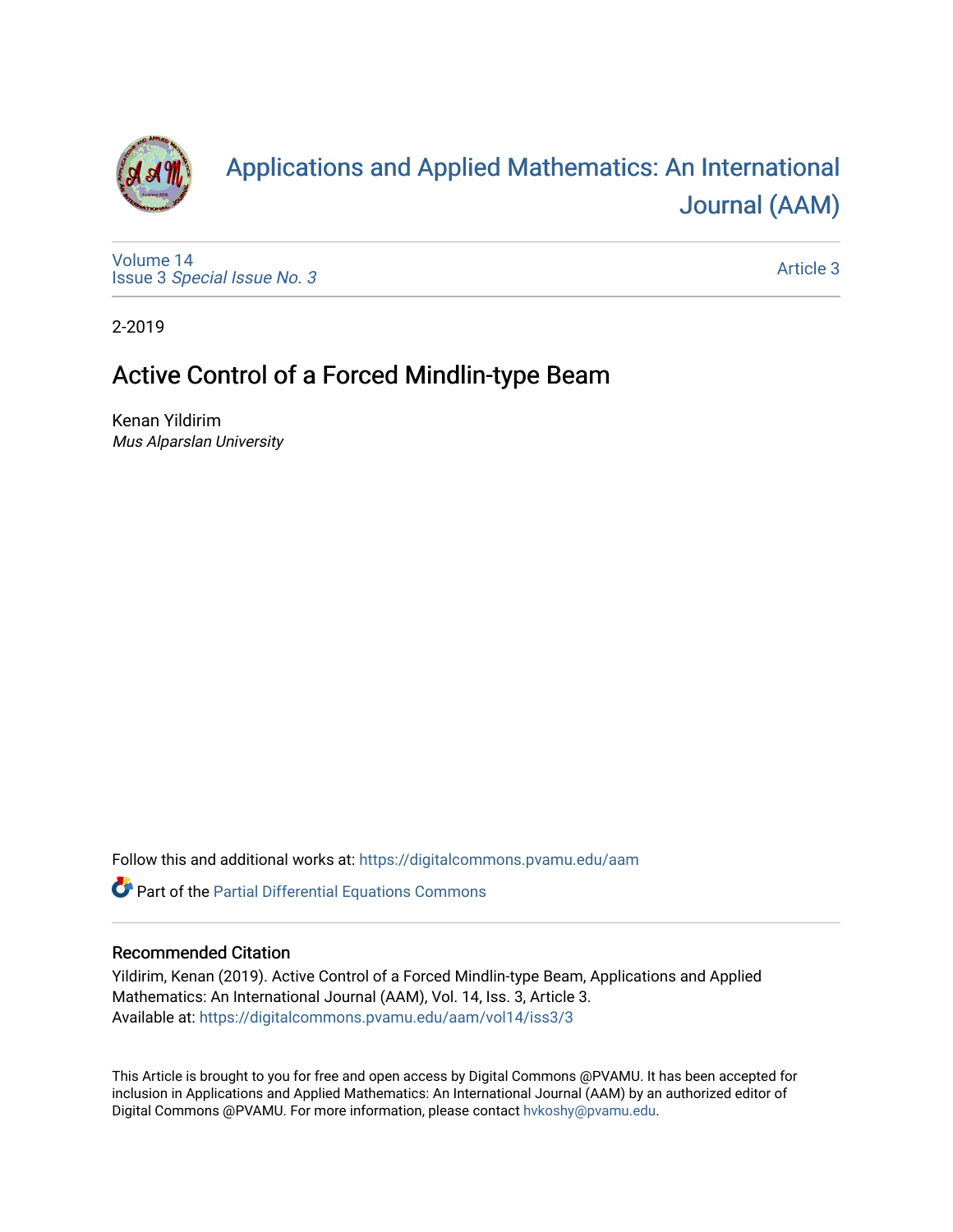

Special Issue No. 3 (February 2019), pp. 22 – 34

## Active Control of a Forced Mindlin-type Beam

Kenan Yildirim

Department of Mathematics Mus Alparslan University Mus, Turkey k.yildirim@alparslan.edu.tr

Received: August 8, 2018; Accepted: November 3, 2018

## Abstract

In this study, optimal dynamic response control of a forced Mindlin-type beam is studied. The beam under consideration, which consists of central host layer and two piezoelectric patch actuators bonded on perfectly to both sides of the beam. It is assumed that the beam is subject to the forcing function, initially at rest and undeformed. Hence, a forced Mindlin-type beam is considered for active vibration control. For this aim, well-posedness and controllability of the system are presented. Performance index functional to be minimized by using minimum level of control voltage consists of a weighted quadratic functions of displacement and velocity of the beam and also includes a quadratic functional of the control function as a penalty term. In order to obtain the optimal control function, an adjoint variable satisfying the adjoint equation corresponding to state equation is defined. A maximum principle is introduced and optimal control function is obtained by means of maximum principle. It is not sensible to use the Linear Quadratic Regulator and Linear Quadratic Gaussian methods to solve the control problem in this paper since the equation under consideration also includes Heaviside function and its spatial derivatives due to existence of piezoelectric patch actuators. Therefore, maximum principle is employed in the present paper Also, by using maximum principle, control problem is reduced to solving a system of partial differential equations including state, adjoint variables, which are linked by initial, boundary and terminal conditions. The solution of this system is obtained by using MATLAB. Numerical results are presented in tables and graphical forms to demonstrate the effectiveness and capability of the introduced control algorithm.

Keywords: Well-posedness; Micro-structure; Optimality; Control; Vibration

MSC 2010 No.: 35Q93, 49J20, 49N05, 74H45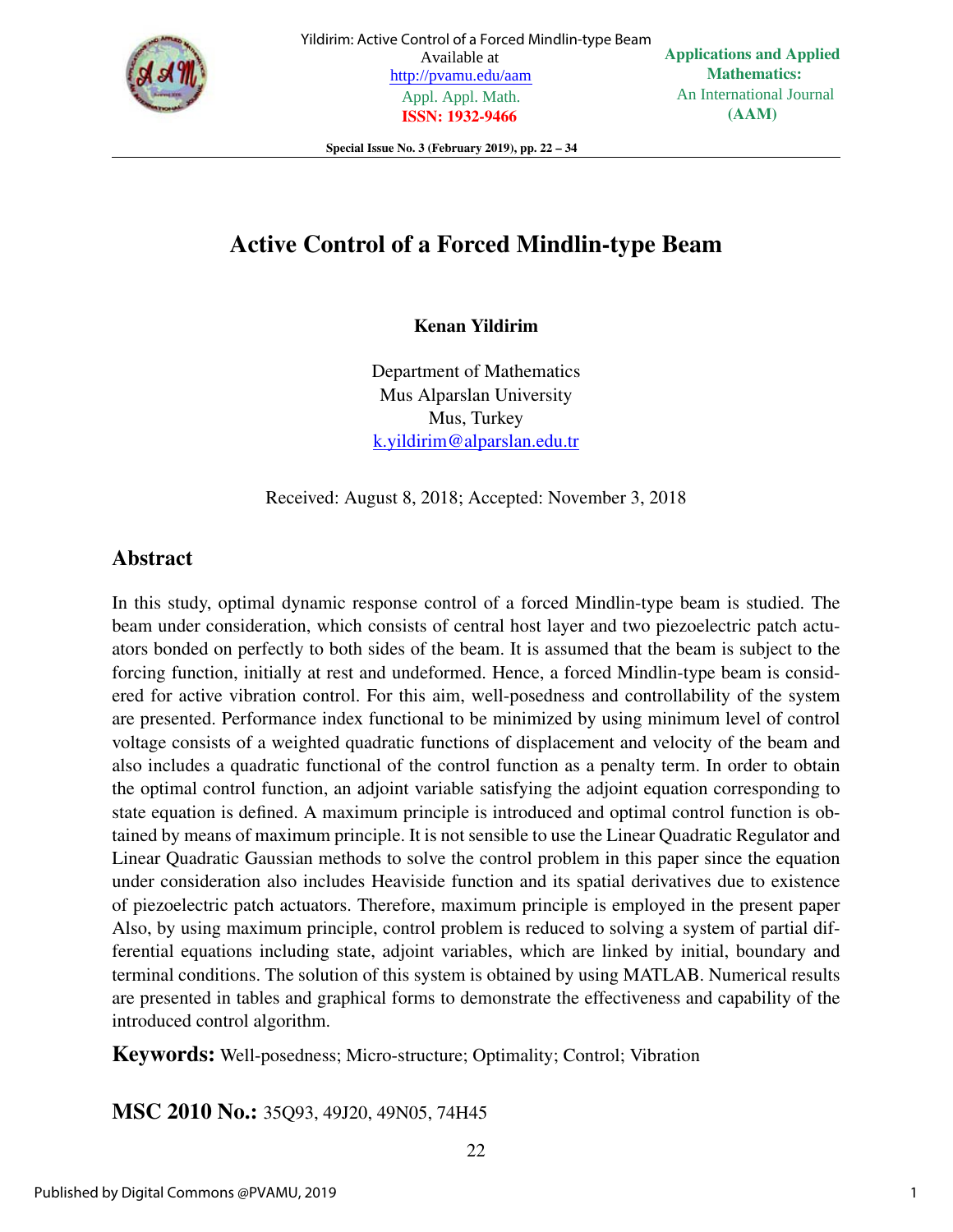## 1. Introduction

When the dimensions of a structure become comparable to the size of its material micro-structure, size and micro-structural effects are observed (Polyzos and Fotiadis, 2012). Ignoring the microstructural effects in a structure leads to underestimation of the structural behavior and lack of accurate results. By becoming aware of this, in 1964 and 1965 Mindlin, who followed the studies of Hencky (1947), Uflyand (1948) and Timoshenko and Goodier (1934), proposed an enhanced general elastic theory to describe linear elastic behavior of isotropic materials with microstructural effects in Mindlin (1964) and Mindlin (1965), respectively, and also he named these as first and second gradient elastic theories of Mindlin. He succeeded by considering the potential energy density as a quadratic form not only of strains but also of gradient of strains and the kinetic energy density as a quadratic form of both velocities and gradient of velocities Polyzos and Fotiadis (2012). Since then, many works dealing with strain gradient elastic theories, derived either from lattice models or homogenization approaches, have appeared in the literature Polyzos and Fotiadis (2012). They are elegant but they are not ability to reproduce entirely the equation of motion as well as the classical and nonclassical boundary conditions appearing in Mindlin theory. In Polyzos and Fotiadis (2012), an equation of motion in one dimension confirming the first and second strain gradient elastic theories of Mindlin are derived. For more information and details about the statements above and Mindlin theory see (Cheung and Zhou (2003), Endo (2015), Gbadeyan and Dada (2006), Mindlin (1964), Mindlin (1965), Polyzos and Fotiadis (2012)). On the other hand, for well modeled structures, vibration control is very important since it increases the lifespan of the structures. Therefore, control of undesirable vibrations is active research area and it has gained much attention by including smart material technology to structures. Piezoelectric actuators among the smart materials are more preferred due to their large band-with, their mechanical simplicity and ability to produce force acting against vibrations in the structures. In using a piezoelectric material as an actuator, converse piezoelectric effect activated by an electric field, is employed for inducing mechanical stresses or strains which, in turn, are transformed into control forces or moments by a suitable structural arrangement Hurlebaus and Gaul (2006). The references, Banks et al. (1996) and Preumont (2002), can provide the general overview about the piezoelectric actuators and smart materials.

Particulary, in this paper, dynamic response control of a forced Mindlin-type beam is considered. In order to achieve the control of the system, well-posedness and controllability of the system are presented. The performance index functional reflects the dynamic response of the beam and it is chosen a sum of the quadratic functional of the displacement and velocity of the beam. Also, a quadratic functional of the control voltage, which is to be applied the piezoelectric actuator, is added to performance index functional as a penalty term. Optimal control function is obtained by deriving a maximum principle (e.g. Kucuk et al. (2015); Yildirim et al. (2017); Rastegar et al. (2013); Kucuk et al. (2014); Yildirim et al. (2016)). The solution of the problem is obtained by means of MATLAB. In order to show the effectiveness and capability of the piezoelectric dynamic response control of the beam, two examples are illustrated. The original contribution of the paper to literature is that in order to obtain the active dynamic response control of a forced Mindlin-type beam, maximum principle is firstly employed in this paper. This paper is organized as follows. In the next section mathematical formulation of the vibrating beam is given and existence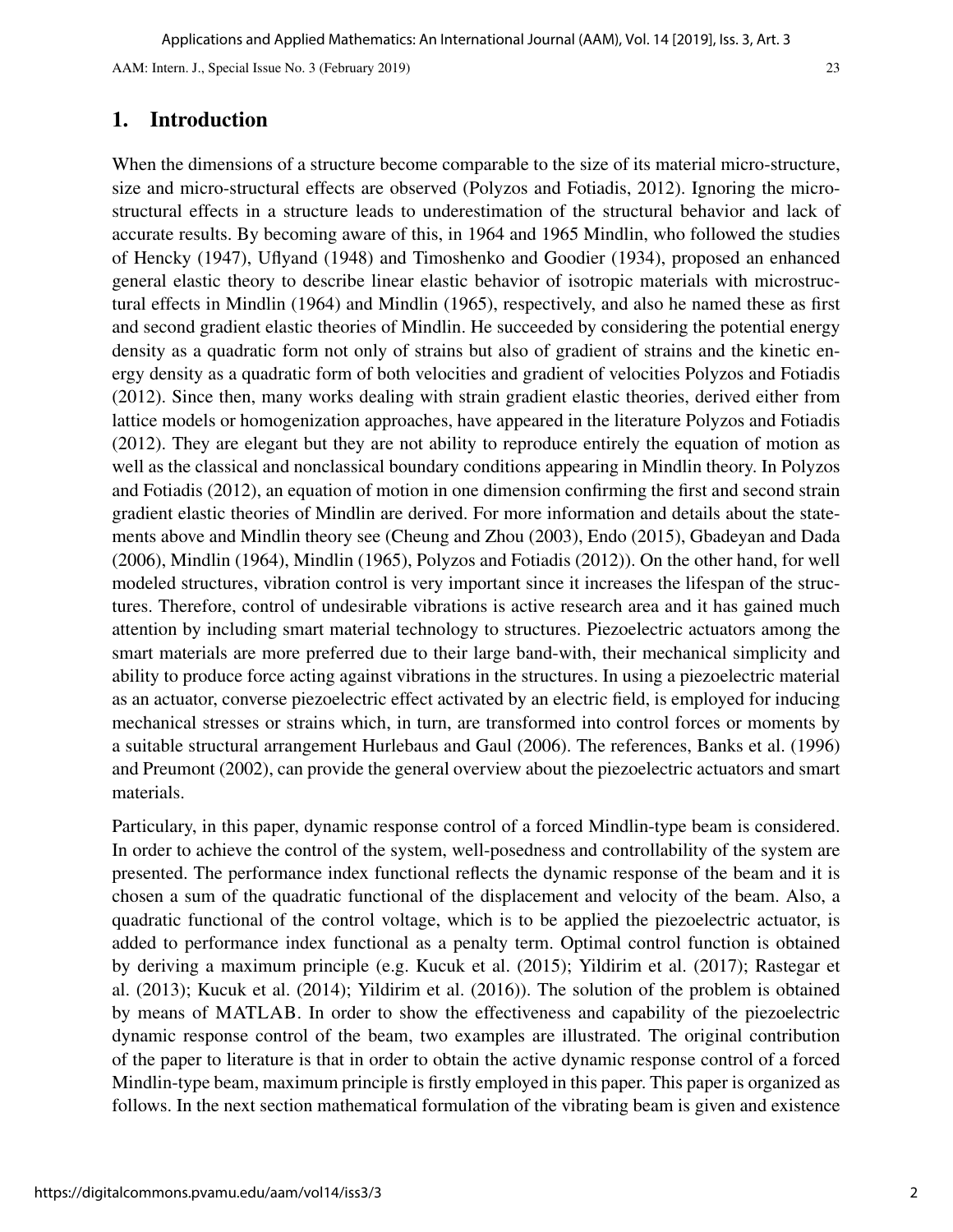and uniqueness of solution to the system under consideration is presented. In Section 3, optimal control problem is defined and adjoint system corresponding to the beam system is introduced and also maximum principle is derived. In the last section, for showing the correctness and validity of the proposed control algorithm, numerical results are presented.

## 2. Mathematical Formulation of the Control Problem

Let us consider a three layer beam, which consists of central host layer and two piezoelectric patch actuators bonded on perfectly to both sides of the beam. It is assumed that the beam is subject to the forcing function, initially at rest and undeformed. Then, the beam model, which confirming the first and second strain gradient elastic theories of Mindlin, is given by following Polyzos and Fotiadis (2012),

$$
w_{xx} - \frac{13\ell^2}{12} w_{xxxx} + \frac{\ell^4}{72} w_{xxxxxx} - \frac{1}{c^2} w_{tt} + \frac{1}{c^2} \frac{\ell^2}{3} \frac{\rho'}{\rho} w_{txxx} = \mathcal{F}(x, t) + \mathcal{CH},\tag{1}
$$

where x is space variable, t is time variable,  $(x, t) \in \Omega = [0, \ell] \times [0, t_f]$ ,  $\ell$  is the length of the beam,  $t_f$  is the fixed terminal time,  $w(x,t)$  is the displacement at  $L^2(\Omega)$ ,  $c^2 = \frac{E}{\rho}$  $\frac{E}{\rho}$ , *E* is Youngs modulus,  $\rho$ is line density,  $\rho' \equiv \rho$  is the density of the micro-structural cells,  $\mathcal{F}(x,t) = f_1(x)f_2(t)$  is the forcing function (external excitation) with  $f_1(x)$  showing up the distribution of the external excitation over the beam,  $\mathcal{CH} = C_v(t)(H''(x - x_1) - H''(x - x_2))$ , in which  $C_v(t)$  is the control voltage function to be applied the piezoelectric patch actuators,  $H(x)$  is Heaviside function,  $(x_1, x_2)$  is the location of piezoelectric actuators bonded on the both sides of the beam. Equation (1) is subject to the following boundary conditions,

$$
w(x,t) = w_{xx}(x,t) = w_{xxxx}(x,t) = 0
$$
 at  $x = 0$  and  $x = \ell$ , (2)

and initial conditions,

$$
w(x,t) = w_0(x), \quad w_t(x,t) = w_1(x) \quad \text{at} \quad t = 0. \tag{3}
$$

Before dealing with the control of the system, let us show in the next section that the system defined by Equations (1)-(3) has a unique solution and also the system is controllable.

#### 2.1. Well-posedness and Controllability of the System

Let us assume that the following assumptions are valid for the system defined by Equations  $(1)-(3)$ ,

$$
w_0(x) \in H^1(0, \ell), \quad w_1(x) \in L^2(0, \ell), \quad w, \quad \frac{\partial^n w}{\partial x^n} \in L^2(\Omega), \quad n = 1, 2, ..., 6,
$$
 (4a)

$$
\frac{\partial^j w}{\partial x^n \partial t^m} \in L^2(0, \ell), \quad j = n + m, \quad n = 0, 1, 2, \qquad m = 0, 1, 2,
$$
\n(4b)

$$
C_v(t) \in \mathcal{C}_{ad} = \{ C_v(t) \mid C_v(t) \in L^2(0, t_f), \mid C_v(t) \mid < \infty \},\tag{4c}
$$

in which  $H^1(0,\ell) = \{w_0(x) \in L^2(0,\ell) : \frac{\partial w_0}{\partial x} \in L^2(0,\ell)\}\$  and  $L^2(\Omega)$  is the Hilbert space of realvalued square-integrable functions on the domain  $\Omega$  in the Lebesque sense with usual inner product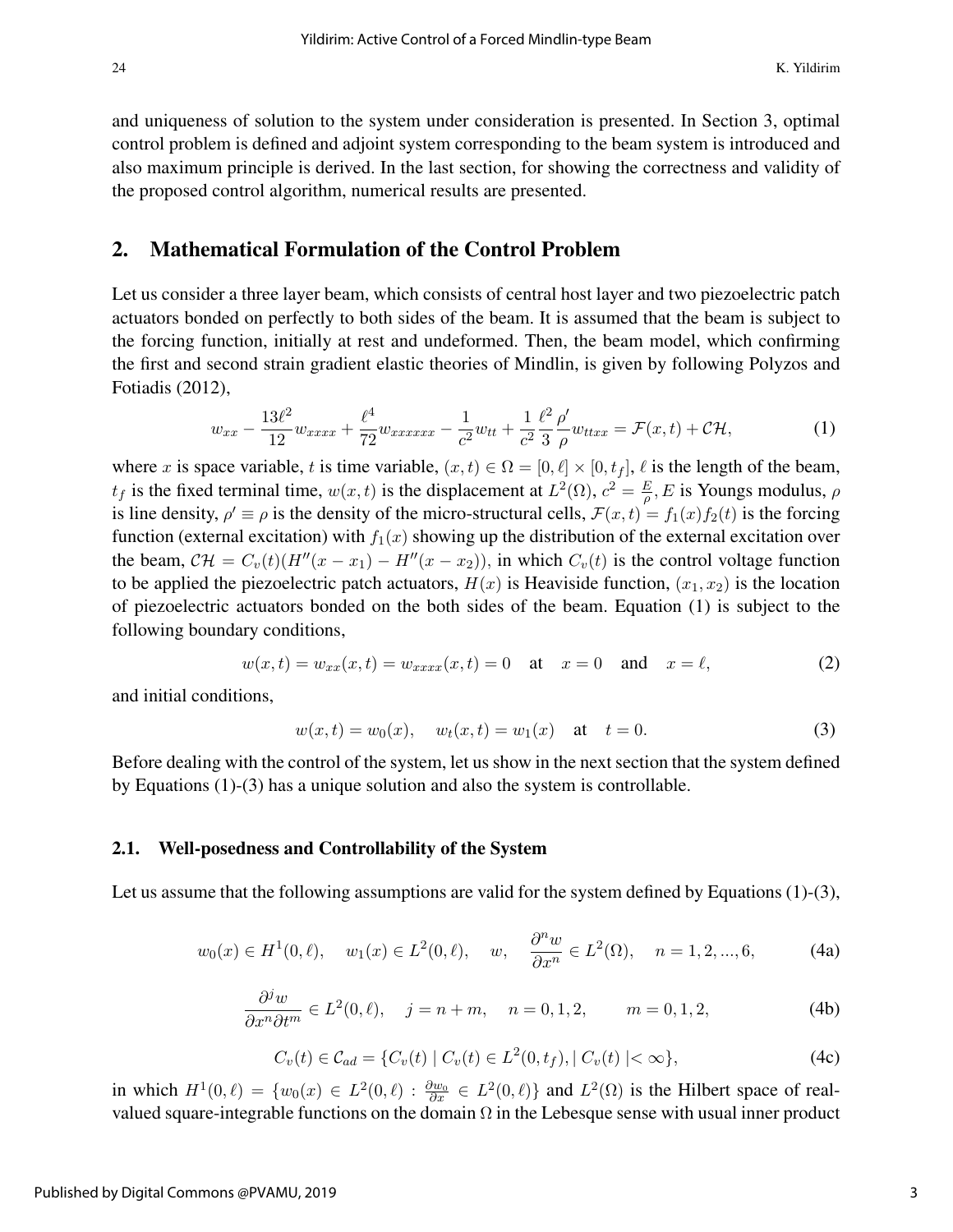and norm defined by

$$
<\rho, \rho>_{\Omega}=\iint_{\Omega}\rho \varrho d\Omega, \quad \|\rho\|^2=<\rho, \rho>.
$$

Then, with Equation (4), the system defined by Equations (1)-(3) satisfies the Cauchy-Kovalevsky theorem and the system has a solution (Zachmaonoglou and Thoe, 1986). By the following lemma, let us achieve the uniqueness of the solution.

#### Lemma 2.1.

The system defined by Equations(1)-(3) has a unique solution.

#### *Proof:*

Let us assume that  $w_1$  and  $w_2$  are two solutions to the system under the same conditions. Then the difference  $u = w_1 - w_2$  satisfies the following homogeneous initial conditions,

$$
u(x,t) = 0
$$
,  $u_t(x,t) = 0$  at  $t = 0$ , (5)

and boundary conditions,

$$
u(x,t) = u_{xx}(x,t) = u_{xxxx}(x,t) = 0
$$
 at  $x = 0$  and  $x = \ell$ , (6)

and equation of motion as follows,

 $\overline{a}$ 

$$
u_{xx} - \frac{13\ell^2}{12}u_{xxxx} + \frac{\ell^4}{72}u_{xxxxxx} - \frac{1}{c^2}u_{tt} + \frac{1}{c^2}\frac{\ell^2}{3}\frac{\rho'}{\rho}u_{ttxx} = 0.
$$
 (7)

Let us show that  $u$  is identically equal to zero. Then, introduce the following energy integral,

$$
E(t) = \frac{1}{2} \int_{0}^{t} \left\{ \frac{\partial^2}{\partial x^2} (u^2) - \frac{13}{12} \ell^2 \frac{\partial^4}{\partial x^4} (u^2) + \frac{\ell^4}{72} \frac{\partial^6}{\partial x^6} (u^2) - \frac{1}{c^2} (u_t^2) + \frac{1}{c^2} \frac{\ell^2}{3} \frac{\rho'}{\rho} \frac{\partial^2}{\partial x^2} (u_t^2) \right\} dx, \tag{8}
$$

and show that  $E(t)$  is independent of t. Differentiating  $E(t)$  with respect to t, it is easy to see following equality,

$$
\frac{dE(t)}{dt} = \int\limits_0^{\ell} \left\{ \frac{\partial^2}{\partial x^2} (uu_t) - \frac{13}{12} \ell^2 \frac{\partial^4}{\partial x^4} (uu_t) + \frac{\ell^4}{72} \frac{\partial^6}{\partial x^6} (uu_t) - \frac{1}{c^2} (u_t u_{tt}) + \frac{1}{c^2} \frac{\ell^2}{3} \frac{\rho'}{\rho} \frac{\partial^2}{\partial x^2} (u_t u_{tt}) \right\} dx. \tag{9}
$$

Integrating by parts and using homogeneous boundary conditions shown by Equation (6), Equation (9) becomes

$$
\frac{dE(t)}{dt} = \int_{0}^{\ell} \left\{ u_{xx} - \frac{13\ell^2}{12} u_{xxxx} + \frac{\ell^4}{72} u_{xxxxxx} - \frac{1}{c^2} u_{tt} + \frac{1}{c^2} \frac{\ell^2}{3} \frac{\rho'}{\rho} u_{ttxx} \right\} u_t dx.
$$
 (10)

Because of the right-hand side of Equation (7), we obtain

$$
\frac{dE(t)}{dt} = 0, \quad \text{that is,} \quad E(t) = \text{constant}.
$$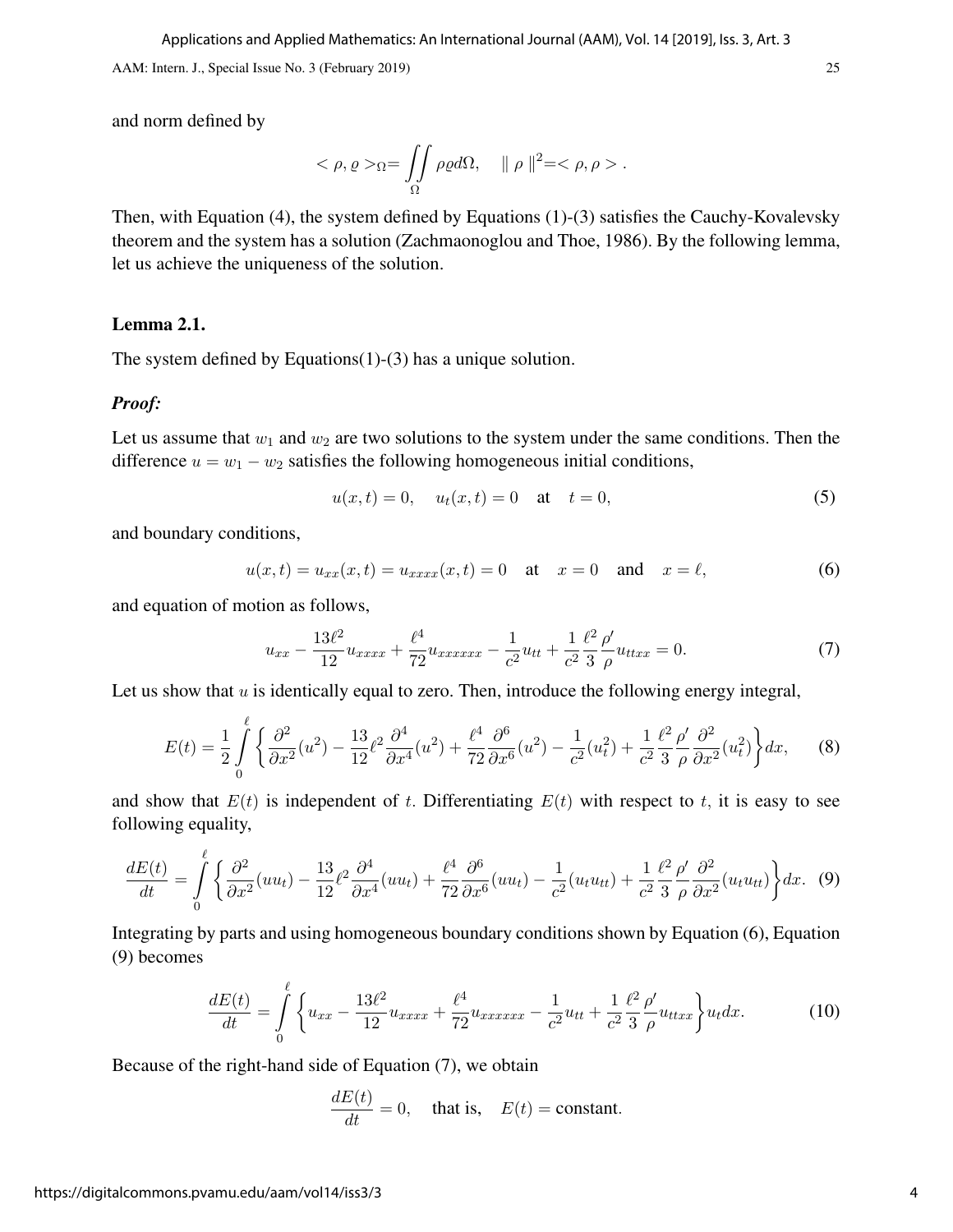Taking the initial conditions given by Equation (5) into consideration, it follows that

$$
E(0) = \frac{1}{2} \int_{0}^{\ell} \left\{ \frac{\partial^2}{\partial x^2} (u^2) - \frac{13}{12} \ell^2 \frac{\partial^4}{\partial x^4} (u^2) + \frac{\ell^4}{72} \frac{\partial^6}{\partial x^6} (u^2) - \frac{1}{c^2} (u_t^2) + \frac{1}{c^2} \frac{\ell^2}{3} \frac{\rho'}{\rho} \frac{\partial^2}{\partial x^2} (u_t^2) \right\} \bigg|_{t=0} dx = 0.
$$

Then it is concluded that  $u(x, t)$  is identically zero and  $u = w_1 - w_2 = 0 \Rightarrow w_1 = w_2$ . Namely, the system defined by Equations (1)-(3) has a unique solution.

Also, in order to show the Equations  $(1)-(3)$  have a unique solution, the equation under consideration can be reduced to ordinary differential equation by means of Galerkin expansion and by considering second order Picard-Lindelof existence-uniqueness theorem, well-posedness of Equations (1)-(3) can be shown. Note that the existence and uniqueness of the solution to Equations (1)-(3) is shown by the previous lemma. By considering Lemma 2.1, it is concluded that in order to preserve the uniqueness of the solution to the system  $w(x, t)$ , corresponding control voltage  $C_v(t)$ function must be unique. Then, it is said that the system under consideration has a unique solution  $w(x, t)$  and a unique control function  $C_v(t)$ . In this case, system defined by Equations (1)-(3) is named as observable. Hilbert Uniqueness method showed that observable is equal to the controllable (Guliyev and Jabbarova (2010), Pedersen (1999)). Namely, the system under consideration is controllable.

## 3. Problem Definition and Maximum Principle

#### 3.1. Problem Definition

The aim of the control problem defined here is to determine the control voltage function optimally to suppress the undesirable vibrations in the beam. The dynamic response of the beam is modeled as a performance index functional including quadratic functional of the displacement and velocity at a predetermined terminal time  $t_f$  and also consisting of the control voltage function accumulating in the control process  $[0, t_f]$  as a penalty term. The performance index functional of the beam is defined as follows,

$$
\mathcal{J}(C_v) = \mu_1 \int_0^{\ell} w^2(x, t_f) dx + \mu_2 \int_0^{\ell} w_t^2(x, t_f) dx + \mu_3 \int_0^{t_f} C_v^2(t) dt,
$$
\n(11)

where  $\mu_i \geq 0$  for  $i = 1, 2$  such that  $\mu_1 + \mu_2 \neq 0$ ;  $\mu_3 \geq 0$  are weighting constants. The first two terms on left-hand side of Equation (11) are the contribution of the modified energy of the beam, and the last term represents the control effort that accumulates over  $[0, t<sub>f</sub>]$ . Speaking clearly, the objective of the optimal control problem is to find the optimal control voltage function  $C_v(t)$  which minimizes the performance index functional at a predetermined terminal time with a minimum expenditure of the control voltage. The set of admissible control functions is defined as follows,

$$
C_{ad} = \{C_v(t) \mid C_v(t) \in L^2(0, t_f), \mid C_v(t) \mid < \infty\},\
$$

and control of the beam can be stated as follows,

$$
\mathcal{J}(C_v^{\circ}) = \min_{C_v \in \mathcal{C}_{ad}} \mathcal{J}(C_v),\tag{12}
$$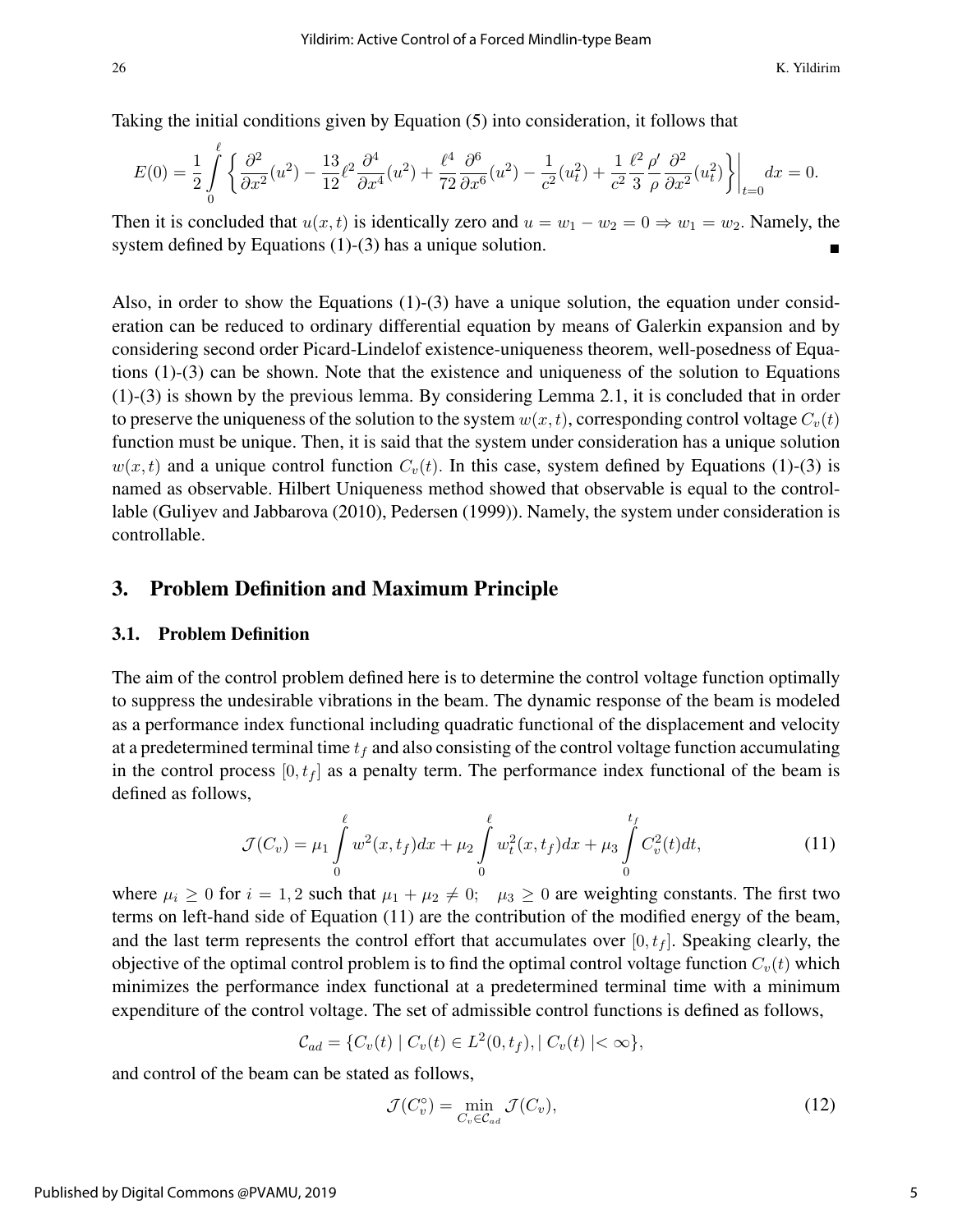subject to Equations (1)-(3). In the next section, a necessary condition to be satisfied by the optimal control function is derived by means of maximum principle in terms of Hamiltonian functional. In Barnes (1971), it is presented that under some convexity assumption, which are satisfied by Equation (11), on performance index function, maximum principle is also sufficient condition for the optimal control function. In order to introduce the maximum principle, it is required to define the adjoint system corresponding to state system given by Equations (1)-(3). Let us define adjoint system as follows,

$$
v_{xx} - \frac{13\ell^2}{12}v_{xxxx} + \frac{\ell^4}{72}v_{xxxxxx} - \frac{1}{c^2}v_{tt} + \frac{1}{c^2}\frac{\ell^2}{3}\frac{\rho'}{\rho}v_{txx} = 0,\tag{13}
$$

with boundary conditions

$$
v(x,t) = v_{xx}(x,t) = v_{xxxx}(x,t) = 0
$$
 at  $x = 0$  and  $x = \ell$ , (14)

and terminal conditions

$$
\frac{1}{c^2} \frac{\ell^2}{3} \frac{\rho'}{\rho} v_{txx}(x,t) - \frac{1}{c^2} v_t(x,t) = 2\mu_1 w(x,t) \quad \text{at} \quad t = t_f,
$$
\n(15a)

$$
v(x,t) = -2\mu_2 w_t(x,t) \quad \text{at} \quad t = t_f. \tag{15b}
$$

#### 3.2. Maximum principle

For the optimal control function  $C_v^{\circ}(t) \in C_{ad}$ , the corresponding optimal state function  $w^{\circ}(x,t) =$  $w(x, t; C_v^{\circ})$  satisfies Equations (1)-(3) and the adjoint variable  $v^{\circ}(x, y, t) = v(x, y, t; V_e^{\circ})$  satisfies Equations (13)-(15), respectively.

#### Theorem 3.1.

If

$$
\mathcal{H}[x_1, x_2, t; v^\circ, C_v^\circ] = \max_{C_v \in \mathcal{C}_{ad}} \mathcal{H}[x_1, x_2, t; v, C_v],\tag{16}
$$

in which the Hamiltonian is defined by the equation

$$
\mathcal{H}[x_1, x_2, y_1, y_2, t; v, V_e] = [v_x(x_2, t) - v_x(x_1, t)]C_v(t) - \mu_3 C_v^2(t), \qquad (17)
$$

then,

$$
\mathcal{J}[C_v^\circ] = \min_{C_v \in \mathcal{C}_{ad}} \mathcal{J}[C_v], \quad C_v \in \mathcal{C}_{ad}.
$$
 (18)

#### *Proof:*

Let  $w, w^{\circ}$  be two displacement functions corresponding to control function  $C_v(t)$  and  $C_v^{\circ}(t)$ , respectively. Also, define the difference between them as follows,

$$
\Delta w = w - w^{\circ}, \quad \Delta C_v(t) = C_v(t) - C_v^{\circ}(t). \tag{19}
$$

Let us define the operator  $\Phi$ 

$$
\Phi(\Delta w) = \Delta w_{xx} - \frac{13\ell^2}{12} \Delta w_{xxxx} + \frac{\ell^4}{72} \Delta w_{xxxxxx} - \frac{1}{c^2} \Delta w_{tt} + \frac{1}{c^2} \frac{\ell^2}{3} \frac{\rho'}{\rho} \Delta w_{ttxx},
$$
(20)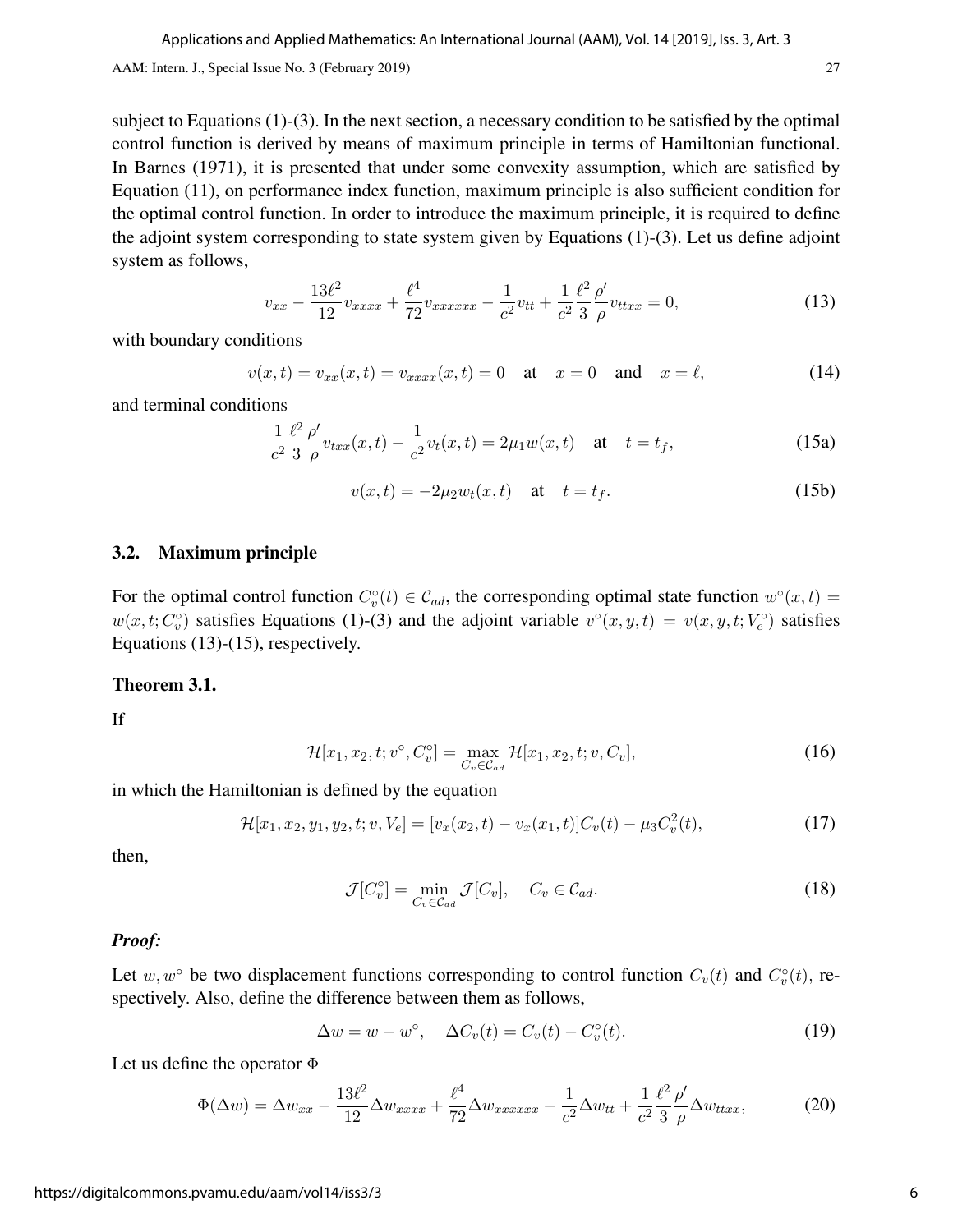28 K. Yildirim

and its adjoint operator  $\Phi^*$  as follows,

$$
\Phi^*(v) = v_{xx} - \frac{13\ell^2}{12}v_{xxxx} + \frac{\ell^4}{72}v_{xxxxxx} - \frac{1}{c^2}v_{tt} + \frac{1}{c^2}\frac{\ell^2}{3}\frac{\rho'}{\rho}v_{ttxx}.
$$
 (21)

Operator  $\Phi$  is subject to the following boundary conditions,

$$
\Delta w(x,t) = \Delta w_{xx}(x,t) = \Delta w_{xxxx}(x,t) = 0 \quad \text{at} \quad x = 0 \quad \text{and} \quad x = \ell,
$$
 (22)

and initial conditions,

$$
\Delta w(x,t) = 0, \quad \Delta w_t(x,t) = 0 \quad \text{at} \quad t = 0. \tag{23}
$$

Also, operator  $\Phi^*$  is subject to the Equations (14)-(15). Then, by using the definitions of  $\Phi$  and  $\Phi^*$ next relation can be obtained,

$$
\iint\limits_{\Omega} \left\{ v\Phi(\Delta w) - \Delta w \Phi^*(v) \right\} d\Omega = \iint\limits_{\Omega} \left\{ v\Delta C_v(t) [H^{''}(x - x_1) - H^{''}(x - x_2)] \right\} d\Omega. \tag{24}
$$

After applying six times integration by parts to left-side of Equation (24) and using boundary conditions Equation (22) and Equation (14) and terminal conditions Equation (15), one obtains

$$
\iint_{\Omega} \left\{ v\Phi(\Delta w) - \Delta w \Phi^*(v) \right\} d\Omega = -2 \int_{0}^{\ell} \left\{ \mu_1 w(x, t_f \Delta w(x, t_f) + \mu_2 w_t(x, t_f) \Delta w_t(x, t_f) \right\} dx. (25)
$$

For the right hand-side of Equation (24), remember the dirac-delta function, which has the following properties,

$$
H''(x - \theta) = \delta'(x - \theta), \quad \int_{0}^{\ell} \delta'(x - \theta) \varphi(x) dx = -\varphi'(\theta), \quad \theta \in (0, \ell).
$$
 (26)

By means of Equation (26), the right-hand side of Equation (24) is found as follows,

$$
\iint\limits_{\Omega} v \Delta C_v(t) [\delta'(x - x_1) - \delta'(x - x_2)] d\Omega = \int\limits_0^{t_f} \Delta C_v(t) [v_x(x_2, t) - v_x(x_1, t)] dt.
$$
 (27)

Here, give attention to the deflection of the performance index functional, which is given by

$$
\Delta \mathcal{J}[C_v] = \mathcal{J}[C_v] - \mathcal{J}[C_v^{\circ}]
$$
  
=  $\int_0^{\ell} \left\{ \mu_1[w^2(x, t_f) - w^{\circ^2}(x, t_f)] + \mu_2[w_t^2(x, t_f) - w_t^{\circ^2}(x, t_f)] \right\} dx + \int_0^{t_f} \mu_3[C_v^2 - C_v^{\circ^2}] dt.$  (28)

Expanding  $w^2(x,t_f)$  and  $w_t^2(x,t_f)$  into Taylor series about  $w^{\circ^2}(x,t_f)$  and  $w_t^{\circ^2}(x,t_f)$ , respectively, leads to the following relation,

$$
w^{2}(x,t_{f}) - w^{\circ^{2}}(x,t_{f}) = 2w^{\circ}(x,t_{f})\Delta w^{\circ}(x,t_{f}) + \gamma_{1},
$$
\n(29a)

$$
w_t^2(x, t_f) - w_t^{\circ^2}(x, t_f) = 2w_t^{\circ}(x, t_f)\Delta w_t^{\circ}(x, t_f) + \gamma_2,
$$
\n(29b)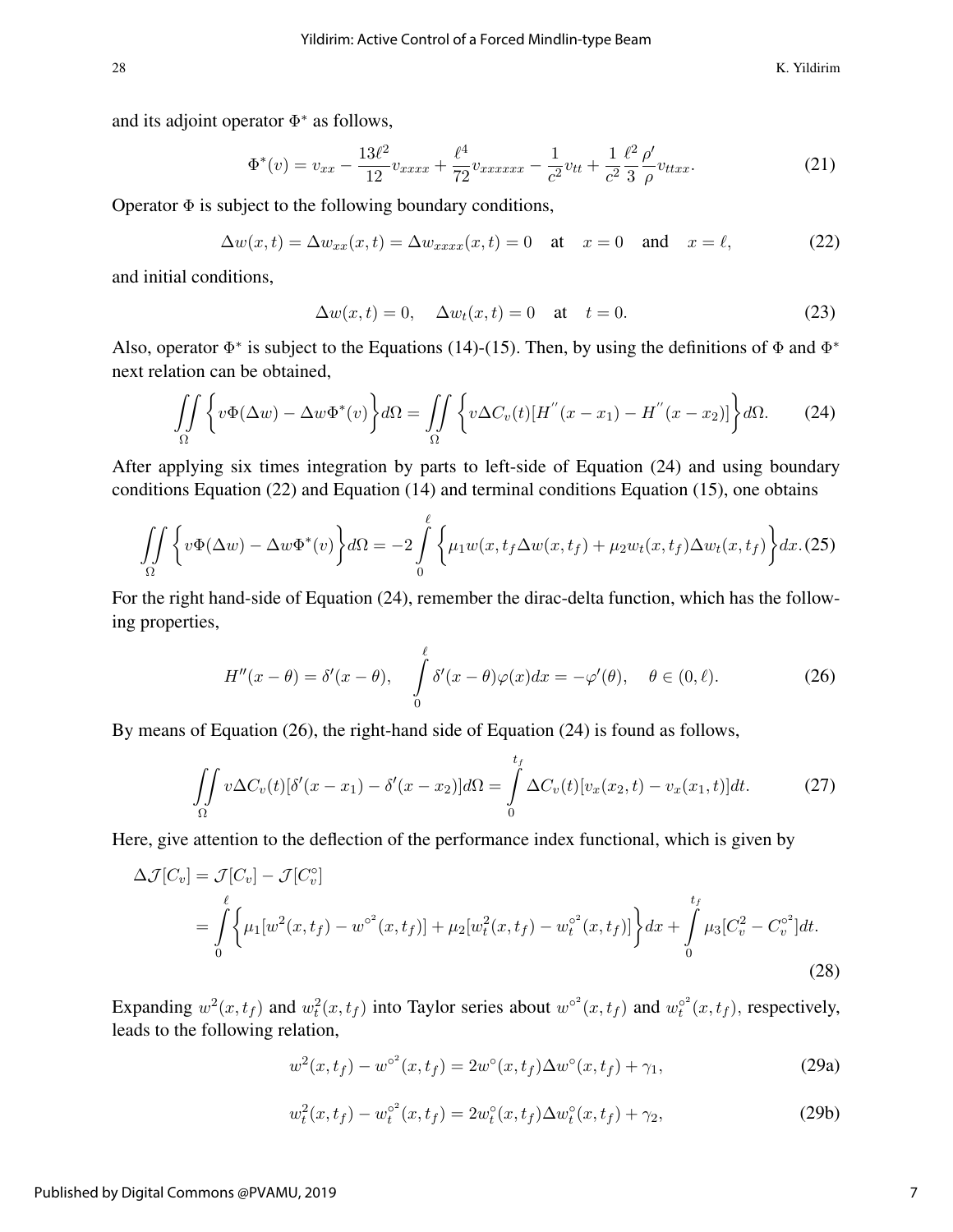where

$$
\gamma_1 = 2(\Delta w)^2 + \text{higher order terms} > 0,
$$
  

$$
\gamma_2 = 2(\Delta w_t)^2 + \text{higher order terms} > 0.
$$

Substituting Equation (29) into Equation (28) yields

$$
\Delta \mathcal{J}[C_v] = \int_{0}^{\ell} \left\{ \mu_1[2w^{\circ}(x, t_f) \Delta w(x, t_f) + \gamma_1] + \mu_2[2w_t^{\circ}(x, t_f) \Delta w_t(x, t_f) + \gamma_2] \right\} dS + \int_{0}^{t_f} \mu_3[C_v^2 - C_v^2] dt.
$$

From Equation (25) and because of  $\mu_1\gamma_1 + \mu_2\gamma_2 > 0$ , one observes

$$
\Delta \mathcal{J}[C_v] \geq \int_{0}^{t_f} \left\{ \Delta C_v(t)[v_x(x_1, t) - v_x(x_2, t)] + \mu_3(C_v^2(t) - C_v^{\circ^2}(t)) \right\} dt \geq 0.
$$

Then,

$$
C_v(t)[v_x(x_1,t)-v_x(x_2,t)]+\mu_3C_v^2(t)\geq C_v^{\circ}(t)[v_x^{\circ}(x_1,t)-v_x^{\circ}(x_2,t)]+\mu_3C_v^{\circ^2}(t).
$$

Namely,

$$
\mathcal{H}[x_1, x_2, t; v^\circ, C_v^\circ] = \max_{C_v \in \mathcal{C}_{ad}} \mathcal{H}[x_1, x_2, t; v, C_v],
$$

and

$$
\mathcal{J}[C_v^\circ] = \min_{C_v \in \mathcal{C}_{ad}} \mathcal{J}[C_v], \quad C_v \in \mathcal{C}_{ad}.
$$
\n(30)

By taking the first variation of  $H$ , control function  $C_v(t)$  is obtained optimally as follows,

$$
C_v(t) = \frac{v_x(x_2, t) - v_x(x_1, t)}{2\mu_3}.
$$
\n(31)

### 4. Numerical results

In this section, theoretical results obtained in previous chapters are presented in table and graphical forms. The solution of the system of partial differential equation including Equations (1)-(3) and Equations (13)-(15) is found by means of MATLAB. In the simulations, terminal time is considered as  $t_f = 5$ . Also, weighting factors are considered as  $\mu_1 = \mu_2 = 1$  and  $\mu_3 = 10^{-3}$  for the controlled case. The length of the beam is  $\ell = 1m$  and the values of the displacement and velocity of the beam are calculated at the midpoint of the beam  $x = 0.5m$ . Young's modulus of the beam E is taken into account as  $2 \times 10^7$  and line density of the beam  $\rho$  is considered as  $6 \times 10^4$ . The response of the beam is examined in two cases. In case A, the beam is subject to the following initial conditions and external excitation,

$$
w(x, 0) = \sqrt{2}\sin(\pi x), \quad w_t(x, 0) = \sqrt{2}\sin(\pi x), \quad \mathcal{F}(x, t) = (1 - x)\exp(t/2).
$$

Displacement of the beam for the case A is plotted in the Figure 1 and it is easily concluded that vibrations are effectively damped out due to applied control algorithm by using minimum level of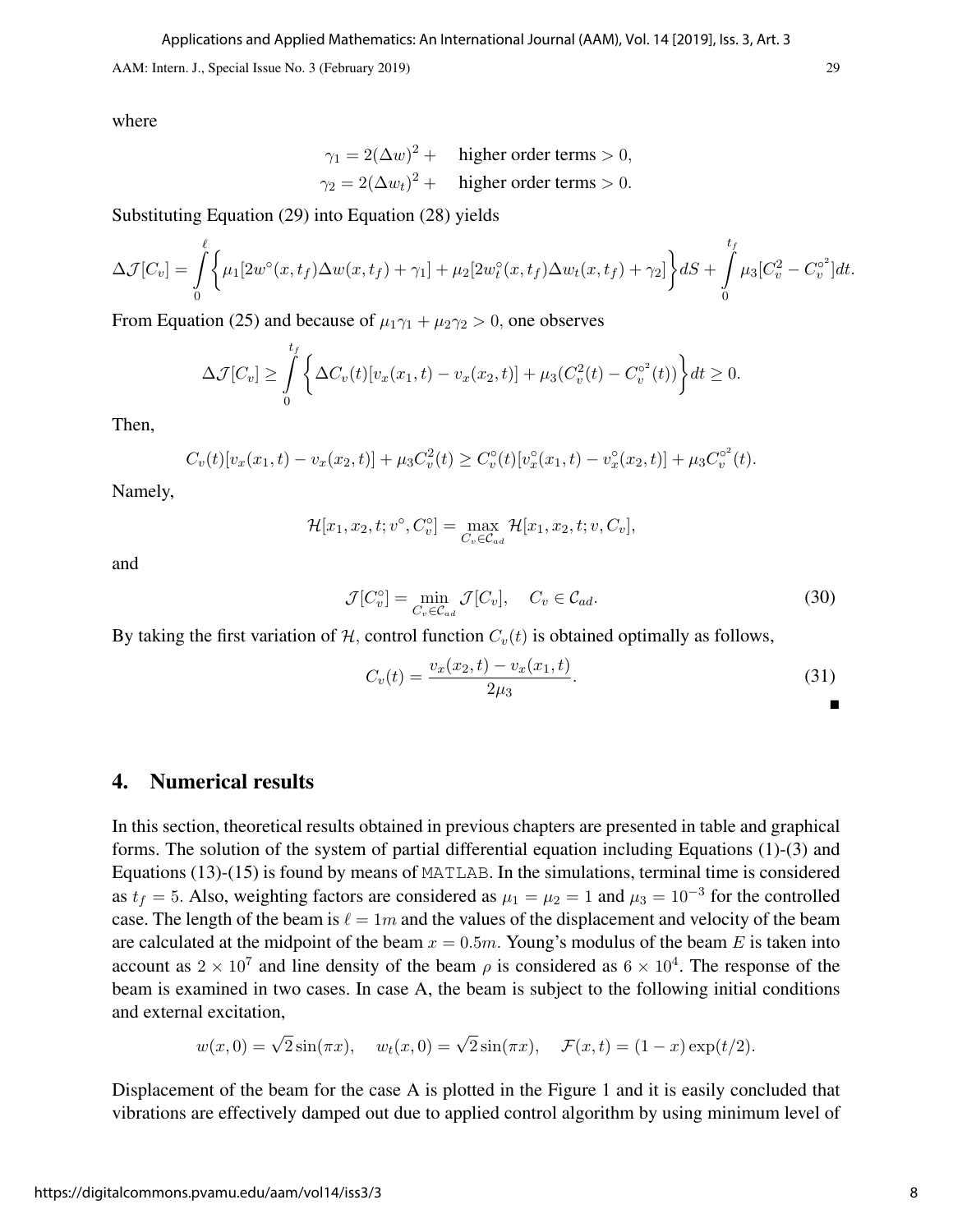control voltage. Also, controlled and uncontrolled velocities of the beam corresponding to case A are simulated in Figure 2 and same observation is valid. In case B, the beam is assumed that it is induced by following initial conditions and external excitation,

$$
w(x, 0) = 0
$$
,  $w_t(x, 0) = 0$ ,  $\mathcal{F}(x, t) = (1 - x) \exp(-t)$ .

Midpoint displacement and velocity of the beam are presented in Figures 3 and 4 and the differences between the un/controlled displacement and un/controlled velocity show the robustness of the control. Now, focus on the bandwith of the Figures 1 and 2 and Figures 3 and 4. As it is shown, the bandwidth of the displacement and velocity corresponding to case A and B is not same. The reason of this is that in case A, the beam is induced by means of bigger initial conditions and external excitation than case B. Let us introduce two functionals defining the dynamic response of the beam

$$
\mathcal{J}(w) = \int_{0}^{1} w^2(x, t_f) dx + \int_{0}^{1} w_t^2(x, t_f) dx,
$$
\n(32)

and used control accumulates over  $(0, t_f)$ ,

$$
\mathcal{J}(C_v) = \int\limits_0^{t_f} C_v^2(t)dt.
$$
\n(33)

Note that Equation (32) is corresponding to the Equation (11) in case of  $\mu_1 = \mu_2 = 1$  and  $\mu_3 = 0$ . In Table 1, the dynamic response of the beam and spent control amount are presented for both case A and case B by using different values of the weighting factor  $\mu_3$ . For these cases, it is concluded from table1 that as the penalty  $\mu_3$  on the control function decreases, the dynamic response of the beam decreases corresponding to an increase in the control voltage applied to the piezoelectric patch actuators. Also, the total amount of the applied control for the case A and B is different than each other since in case B, the beam is subjected to smaller conditions than case A. Observing both figures and table, it is concluded that undesirable vibrations in the beam are suppressed effectively by introduced control algorithm.

**Table 1.** The values of  $\mathcal{J}(w)$  and  $\mathcal{J}(\mathcal{C}_v)$  for different values of  $\mu_3$  in case A and B.

| $\mu_3$           | $\mathcal{J}_a(w)$ | $\mathcal{J}_a(\mathcal{C}_v)$ |
|-------------------|--------------------|--------------------------------|
| $\overline{10^3}$ | 415                | $8e-3$                         |
| $10^{2}$          | 304                | $6e-1$                         |
| 10 <sup>1</sup>   | 52                 | 10                             |
| $10^{0}$          | 1.3                | 35                             |
| $10^{-1}$         | $2.2 e-2$          | 83                             |
| $10^{-2}$         | $2.5 e-4$          | 98                             |
|                   | $10^{-3}$ 2.5 e-6  | 100                            |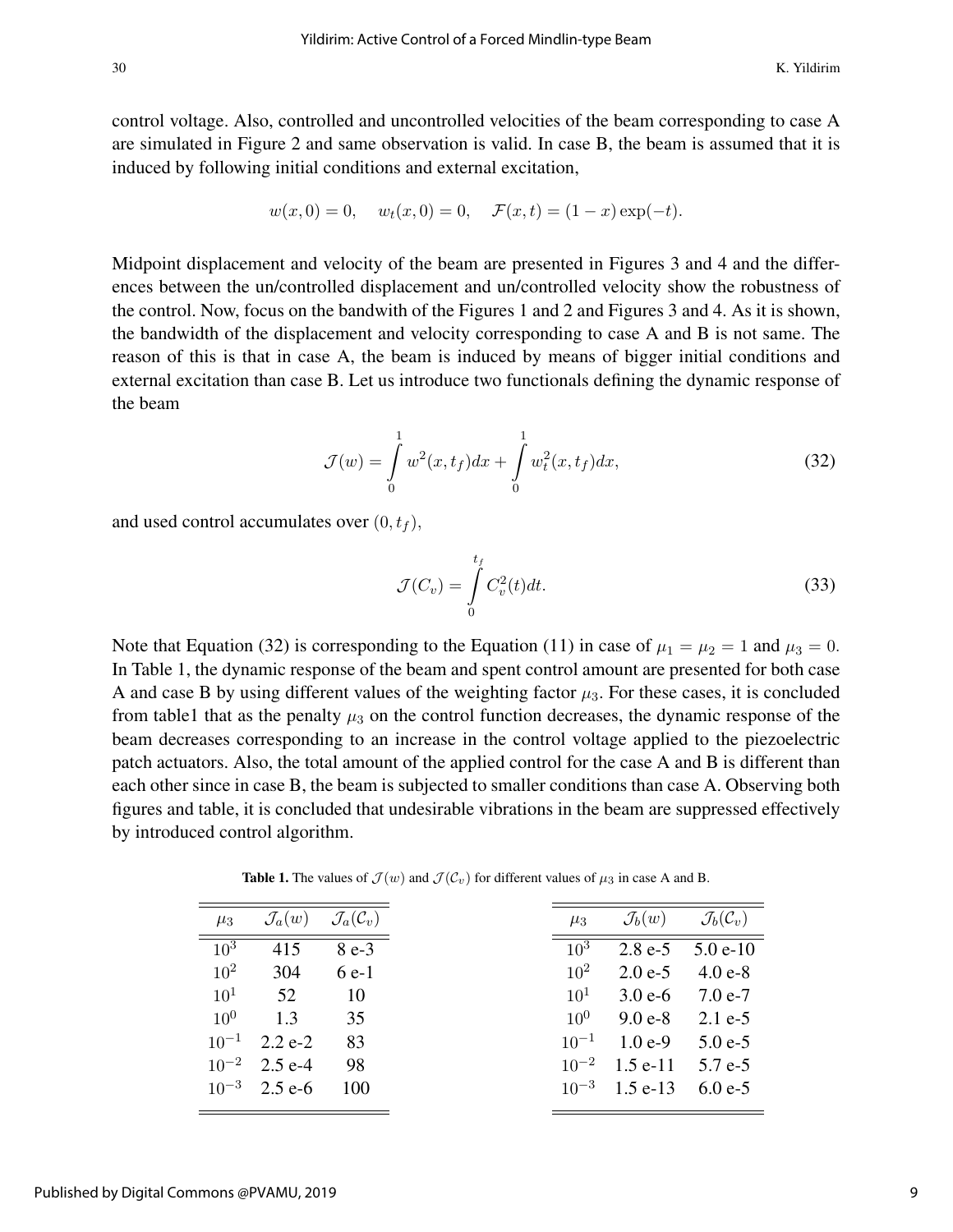





Figure 2. Controlled and uncontrolled velocities at  $x = 0.5m$  for case A.

## 5. Conclusion

In this paper, optimal control of a beam is studied by means of Maximum principle. The performance index functional is chosen a sum of the quadratic functional of the displacement and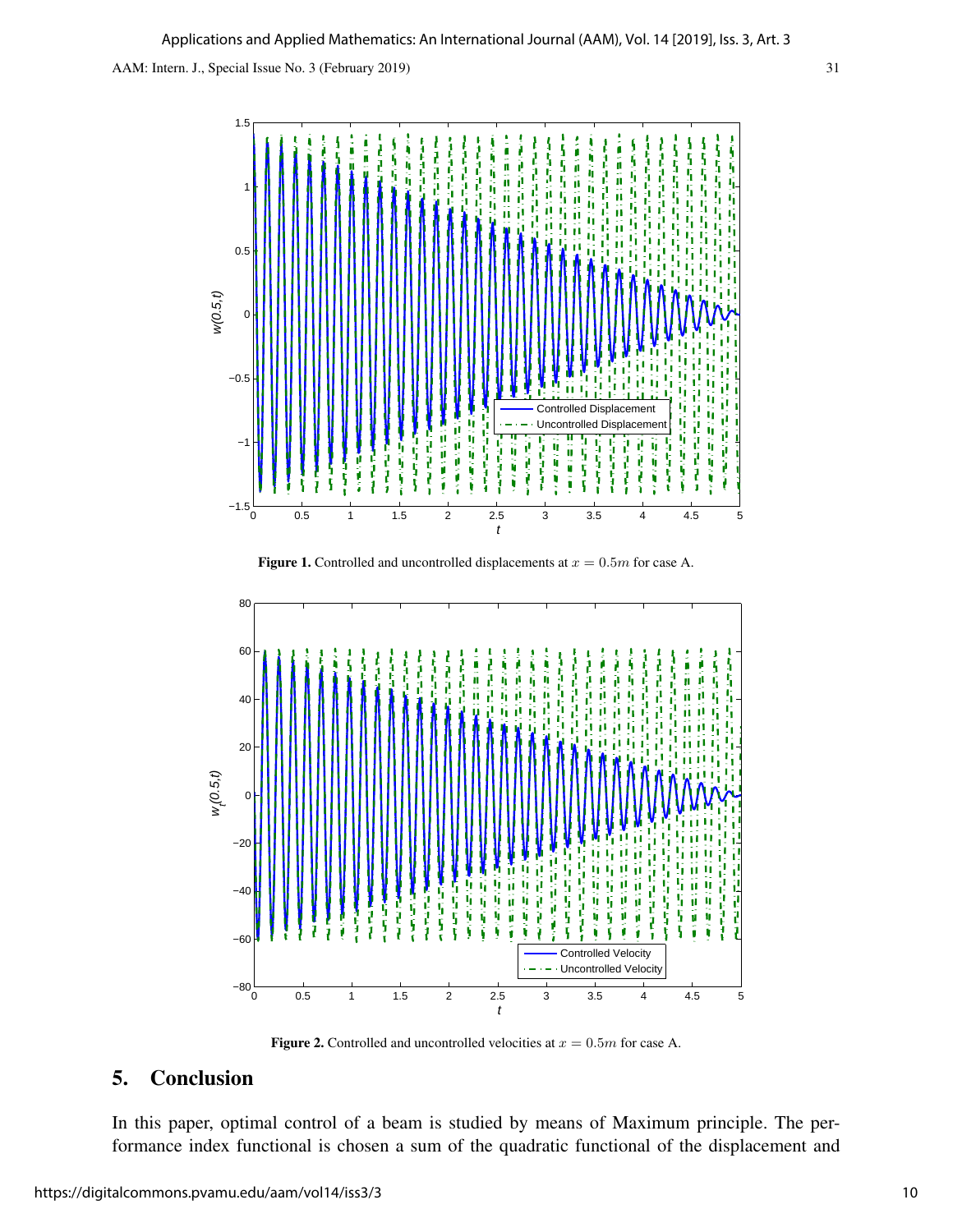32 K. Yildirim



Figure 3. Controlled and uncontrolled displacements at  $x = 0.5m$  for case B.



Figure 4. Controlled and uncontrolled velocities at  $x = 0.5m$  for case B.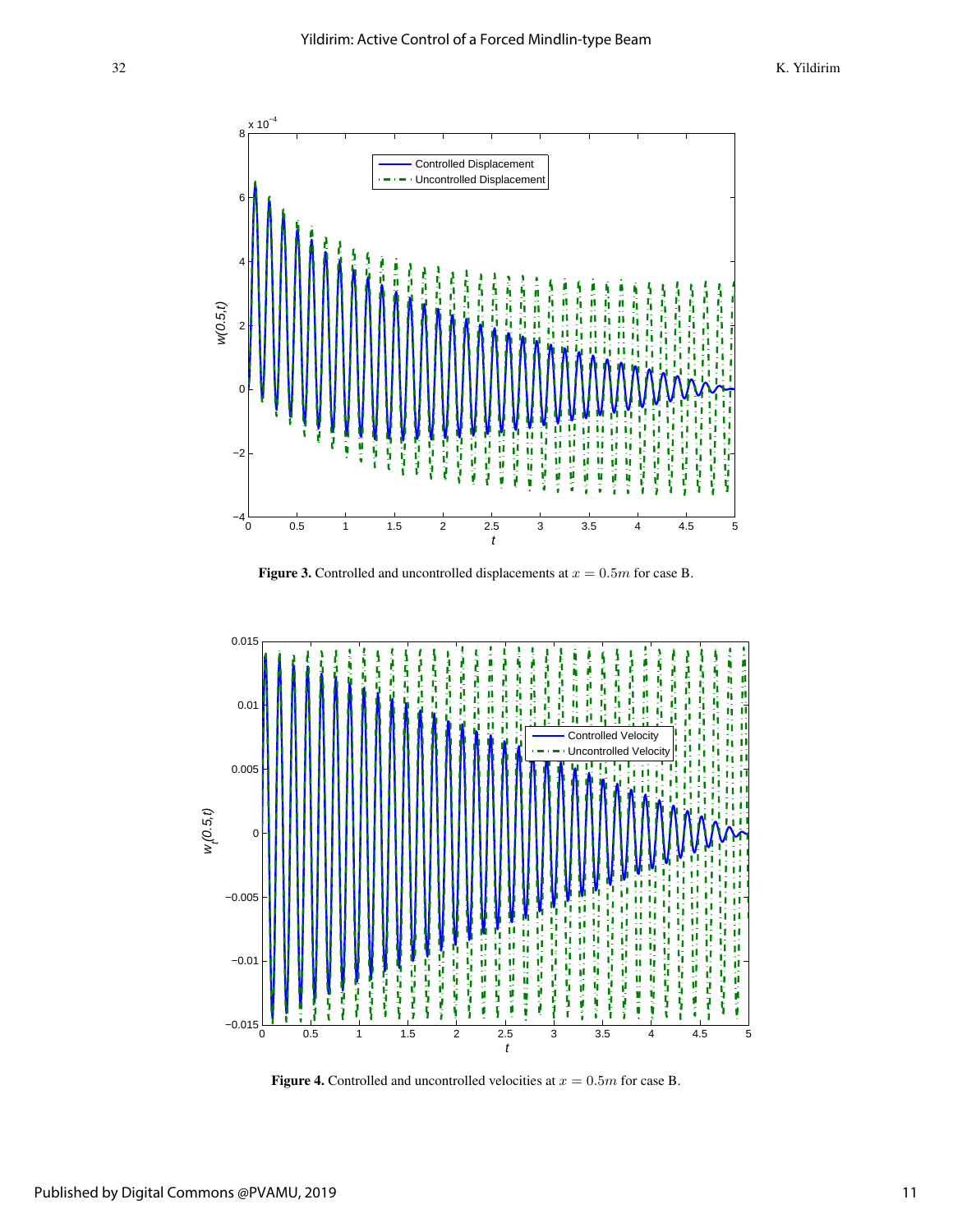velocity of the beam and performance index functional also includes a quadratic functional of the control as a penalty term. In order to obtain control function analytically, an adjoint variable satisfying the adjoint equation corresponding to state equation is introduced. Introducing the maximum principle, optimal control problem is transformed to the solving a system of partial differential equations including state and adjoint variables, which are linked by terminal-boundary and initial conditions. The solution of this system is obtained by MATLAB. In order to show the effectiveness of the control, two cases are examined and results are presented in tables and graphical forms. By observing results, it is concluded that control for suppressing the undesirable vibrations in the beam is very effective and it can be extended to other beam models in different conditions.

## **REFERENCES**

- Banks, H. T., Smith, R. C., Wang, Y. (1996). *Smart Material Structures: Modeling, Estimation and Control*, Wiley, Paris.
- Barnes, E. R. (1971). Necessary and sufficient optimality conditions for a class of distributed parameter control systems, SIAM Journal on Control, Vol. 9, No. 1, pp. 62–82.
- Cheung, Y. K. and Zhou, D. (2003). Vibration of tapered Mindlin plates in terms of static Timoshenko beam functions, J. of Sound and Vibration, Vol. 260, pp. 693–709.
- Endo, M. (2015). Study on an alternative deformation concept for the Timoshenko beam and Mindlin plate models, International Journal of Engineering Science, Vol. 87, pp. 32–46.
- Gbadeyan, J. A. and Dada, M. S. (2006). Dynamic response of a Mindlin elastic rectangular plate under a distributed moving mass, International Journal of Mechanical Sciences, Vol. 48, pp. 323–340.
- Guliyev, H. F. and Jabbarova, K. S. (2010). The exact controllability problem for the second order linear hyperbolic equation, Differential Equations and Control Processes, N3.
- Hencky, H. (1947). On the consideration of shear distortion in flat plates, Archive of Applied Mechanics, Vol. 16, pp. 6–72.
- Hurlebaus, S. and Gaul, L. (2006). Smart structure dynamics., Mechanical System and Signal Process, Vol. 20, No. 2, pp. 255–281.
- Kucuk, I., Yildirim, K., Adali, S. (2015). Optimal piezoelectric control of a plate subject to timedependent boundary moments and forcing function for vibration damping, Computers and Mathematics with Applications, Vol. 69, pp. 291–303.
- Kucuk, I. and Yildirim, K. (2014). Necessary and sufficient conditions of optimality for a damped hyperbolic equation in one space dimension, Abstract and Applied Analysis, 493130.
- Mindlin, R. D. (1964). Micro-structures in linear elasticity, Arch. Rat. Mech. Anal., Vol. 16, pp. 51–78.
- Mindlin, R. D. (1965). Second gradient of strain and surface-tension in linear elasticity, Int. J. Solid and Structures, Vol. 1, pp. 417–438.
- Pedersen, M. (1999). *Functional Analysis in Applied Mathematics and Engineering*, CRC Press, Florida.
- Polyzos, D. and Fotiadis, D. I. (2012). Derivation of Mindlin's first and second strain gradient